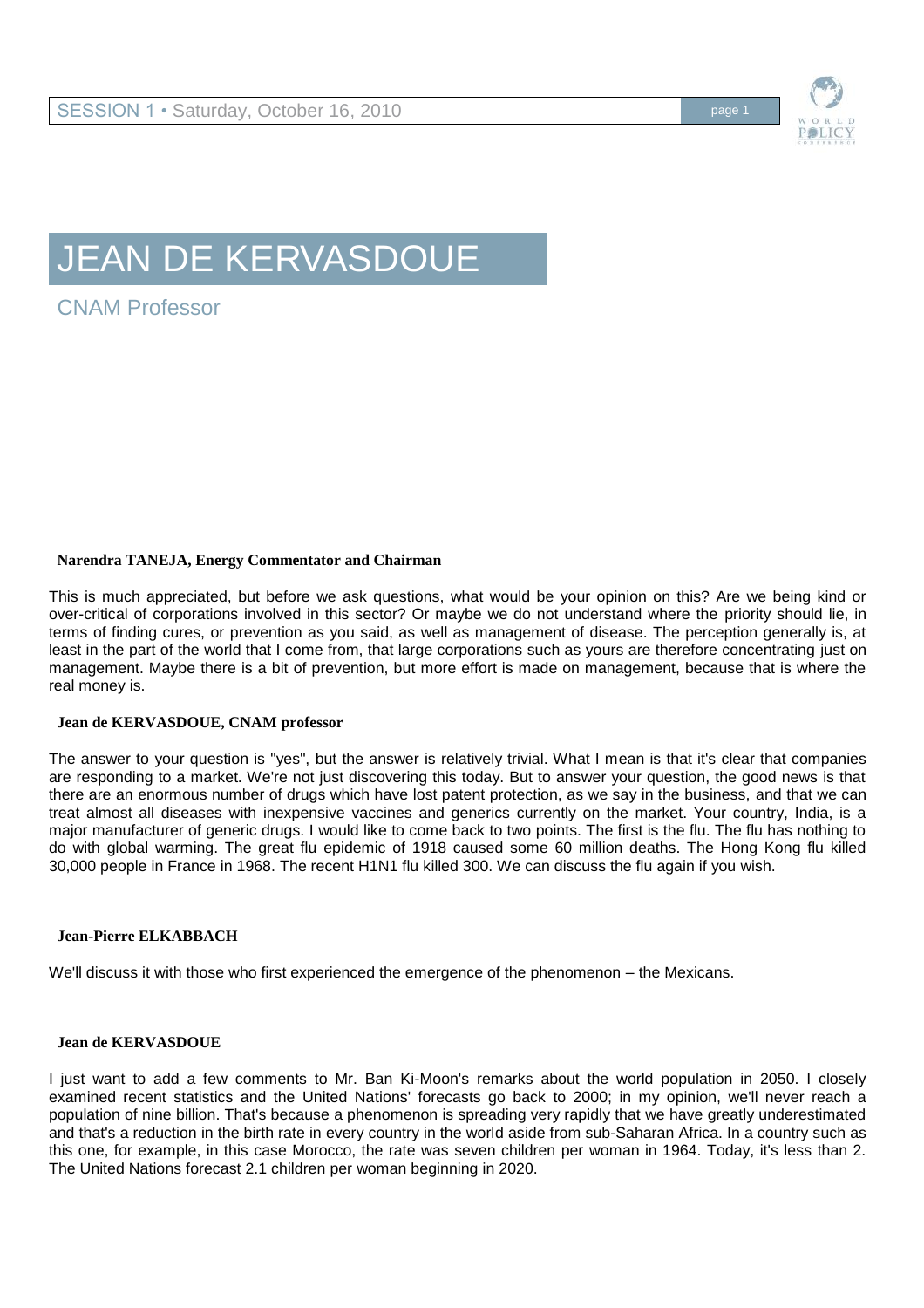

I would like to discuss a general problem. Life expectancy in every country is rising at a spectacular rate. It's incredible. In China, life expectancy rose from 35 to 73 between 1960 and the present – an increase of 36 years in China in just 50 years. The problem facing all countries, including India and Morocco, is that they have to confront two types of diseases. For the wealthy part of the population, they have to deal with Western diseases, and they also have to deal with diseases common to the poorest countries for the other parts of the population.

# **Narendra TANEJA**

We see that population, in particular, is an extremely sensitive issue in most societies, for us in Bangladesh, China, Nepal, India and now increasingly in the Middle East. When we look at global governance, we find that countries such as India and even Nepal are now overflowing with people. That is why you find thousands and thousands of Nepalese moving to India for jobs and all that. When it comes to issues like population, finding solutions for diseases and global governance how can look upon these things in the context of global governance?

Population is extremely politically-sensitive in societies where population is a big problem, but nobody really talks about it. We even call it sacred cow; nobody talks about population in India any more. No politician in Bangladesh talks about population; no politician in Nepal talks about population. It is extremely sensitive and politicians do not want to lose their popularity. In certain situations, at local level, nobody wants to even talk about it; it is now a sacred cow. Regarding global governance, what are we talking about here?

## **Jean de KERVASDOUE**

I wouldn't claim to be able to cover this subject in 30 seconds or even two days. I think that no one can really answer your question, unless it is to note that the birth rate drops as the educational level of women increases and that the rate is dropping worldwide faster than we had thought. I'll also point out that China in 2050 will have an older population than the United States. In 2050, the average age in China will be 48 as compared to 34 today. In the United States, it's 37 today and will be 43 [in 2050].

We're seeing an aging phenomenon worldwide due to two factors, namely longer life expectancy and a lower birth rate. We all know that television and the level of education are contributing to the decline in the birth rate. That's much less the case in India than in China, but applies to the Middle Eastern countries much more than we thought. Current trends are absolutely incredible and lead me to speak of a general phenomenon – and I'll stop there – and that is my great concern that many countries have a social services system for the middle class, have wealthy people, of course, who represent 10-15% of the population, and poor people, who represent about 50% of the population.

I would simply like to point out to everyone here, or to remind everyone here, that when Germany created its social security system in 1883, Germany was less wealthy than Morocco, China or India are today. We're witnessing a phenomenon of broken safety nets in many of these countries due to the increase in long-term diseases.

As an American friend said to me recently, "It's easy to have a disease for \$1 million". It's really at this type of conference that we can say such things, discuss them and take a look at rich countries; the least expensive health care systems provide the widest coverage. Contrary to what you may think, the more people pay, the more expensive it is. Let me remind you that in the United States today, medical costs account for 17.2% of GDP.

Americans live five years less than the Japanese, who spend 8.5% of their GDP on health care. In 1939, Americans lived 15 years long than the Japanese, but five years less today. You know that the Japanese live two years longer than Europeans.

## **Jean-Pierre ELKABBACH**

So what do all these figures and data mean for global governance? What do they mean? Because, as Narendra Taneja was just saying, there are problems in achieving global governance when there are national laws, national resistance and national injustices which create poverty, disease and, at the same time, population movements.